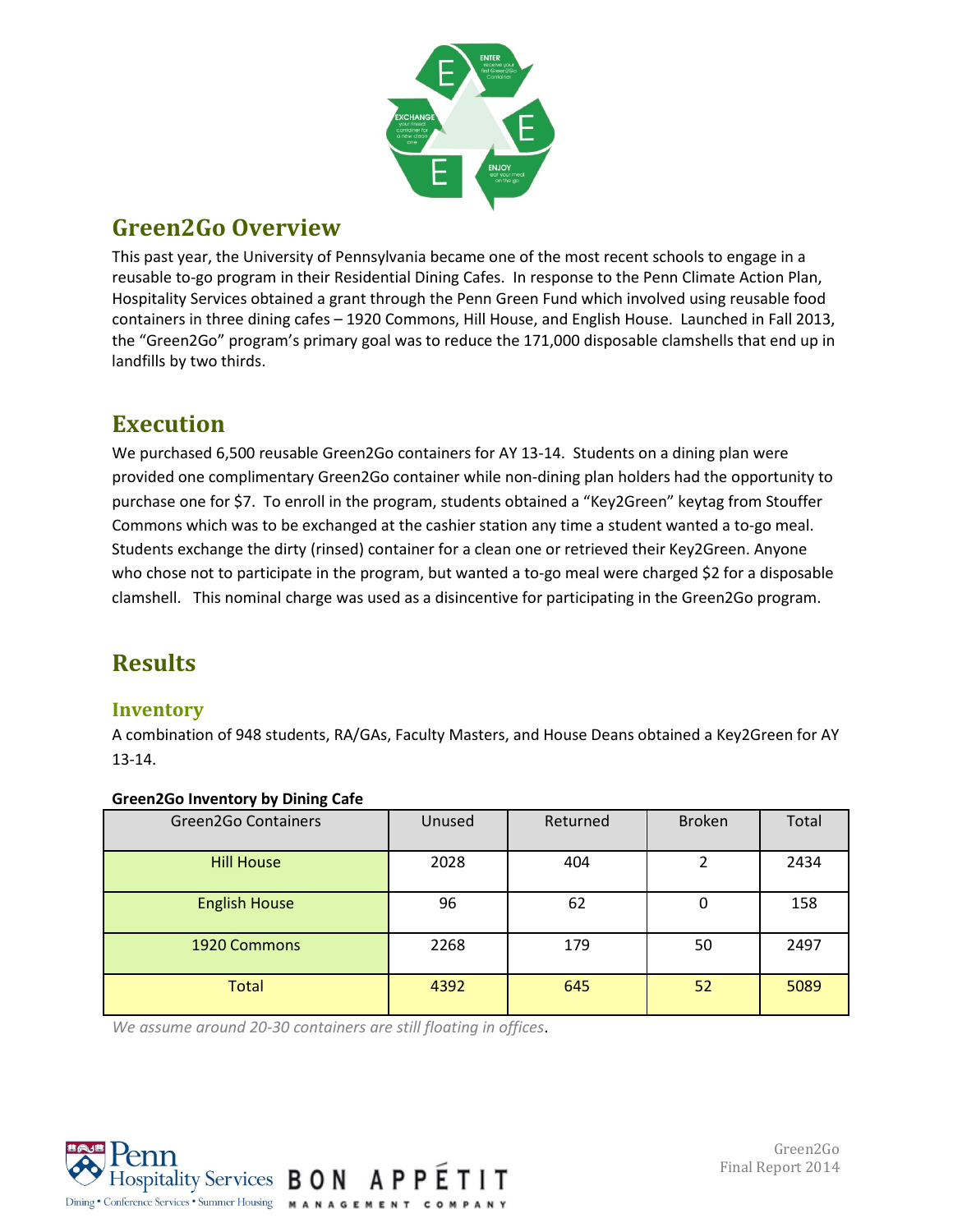948 Keys2Green were picked up from Stouffer Commons during the Academic Year.

*846 Fall Semester 102 Spring Semester*

With 948 Keys2Green given out and 697 Green2Go containers returned. We attribute the difference to the following:

- A three week period of cashier confusion where containers were given out without Keys2Green.
- Family members of CHAS staff receiving Green2Go containers without Keys2Green.
- Students sharing Keys2Green, thereby allowing multiple containers to be out per student.

### **Environmental**

#### **Total number of Green2Go containers and disposable clamshells purchased from August 2013-May 2014**

|               | Profit Center Name       | Product Number Product Description   | Net Quantity | Net Sales Amt |    | Unit Cost |
|---------------|--------------------------|--------------------------------------|--------------|---------------|----|-----------|
| (FY14)        | 0111HilResidentialDining | 74398900 Green2Go                    | 13           | 91.00         | S  | 7.00      |
|               | 0111HilResidentialDining | 73438990 Disposable2Go               | 233          | 466.00        | S  | 2.00      |
| 2013          | 0121KingsCourtEnglishHse | 74398900 Green2Go                    |              | 14.00         | S  | 7.00      |
|               | 0121KingsCourtEnglishHse | 73438990 Disposable2Go               |              | 4.00          | S  | 2.00      |
| 륷             | 0142ResidentialDining    | 74398900 Green2Go                    |              | 14.00         | Ś  | 7.00      |
| ш.            | 0142ResidentialDining    | 73438990 Disposable2Go               | 458          | 916.00        | S  | 2.00      |
|               |                          |                                      |              |               |    |           |
| e.            | Profit Center Name       | Product Number   Product Description | Net Quantity | Net Sales Amt |    | Unit Cost |
|               | 0111HilResidentialDining | 74398900 Green2Go                    | 18           | 126.00<br>S   | S  | 7.00      |
| Œ<br>F        | 0111HilResidentialDining | 73438990 Disposable2Go               | 48           | 96.00         | Ś. | 2.00      |
| 4             | 0121KingsCourtEnglishHse | 74398900 Green2Go                    |              | 28.00         | S  | 7.00      |
| <b>201</b>    | 0121KingsCourtEnglishHse | 73438990 Disposable2Go               |              | 2.00          | S  | 2.00      |
| <b>Spring</b> | 0142ResidentialDining    | 74398900 Green 2Go                   |              | 35.00         | S  | 7.00      |

2012-2013: 171,000 clamshells used in Residential Dining Cafes

2013-2014: 1,167 clamshells used in Residential Dining Cafes

This accounts for a **99.3%** reduction in disposable takeout containers for the Academic Year.

### **Financial**

Bon Appetit realized a \$67,267 reduction in costs associated with the disposable clamshells between FY 13-14. From August 15, 2013 through May 22<sup>nd</sup>, 2014, 25,000 disposable clamshells were purchased for a total cost of \$11,399.84.

### **Recommendations**

While the program was successful, we have identified areas of improvement for next year.

First, we need to develop tracking technology to manage the distribution of the containers thus eliminating the Key2Green and allowing us to track the names of people who have a container out. We are exploring new options for this.